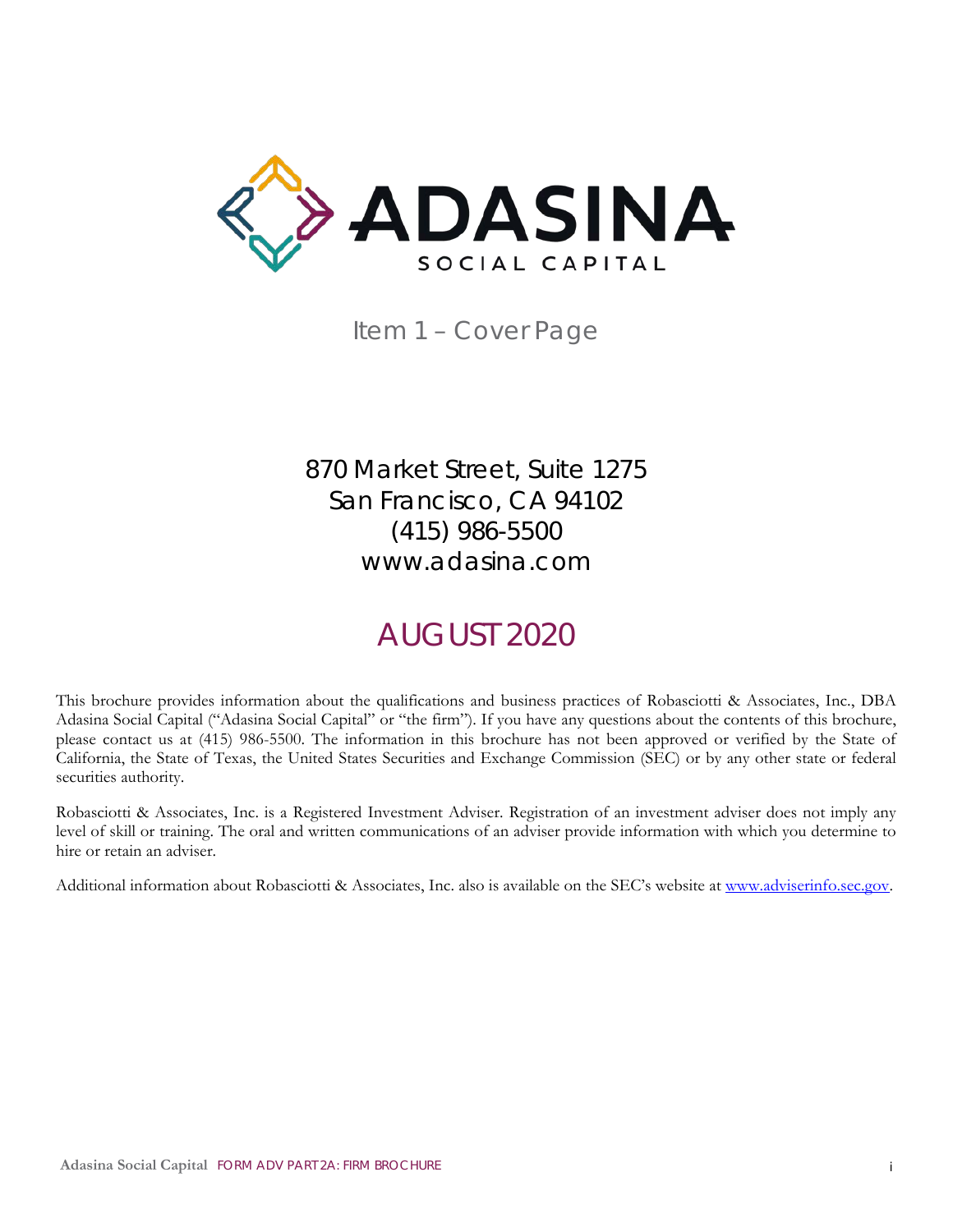

# <span id="page-1-0"></span>Item 2 – Material Changes

This is Form ADV Part 2A filed with the SEC, as required, no material changes are reported.

Additional information about Robasciotti & Associates, Inc. is also available via the SEC's web site www.adviserinfo.sec.gov. The SEC's web site also provides information about any persons affiliated with Robasciotti & Associates, Inc. DBA Adasina Social Capital who are registered, or are required to be registered, as investment adviser representatives of Robasciotti & Associates, Inc. DBA Adasina Social Capital.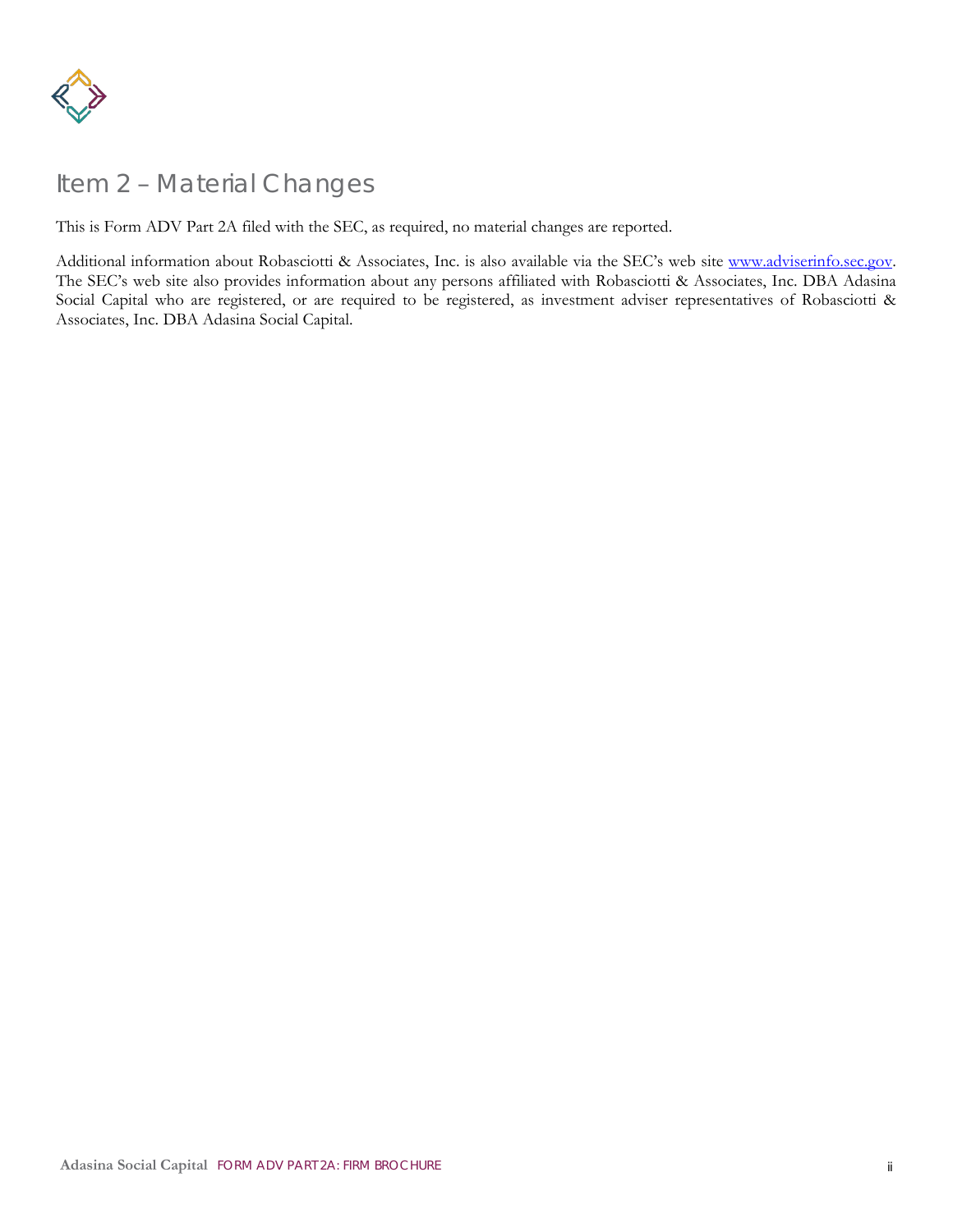

# <span id="page-2-0"></span>Item 3 - Table of Contents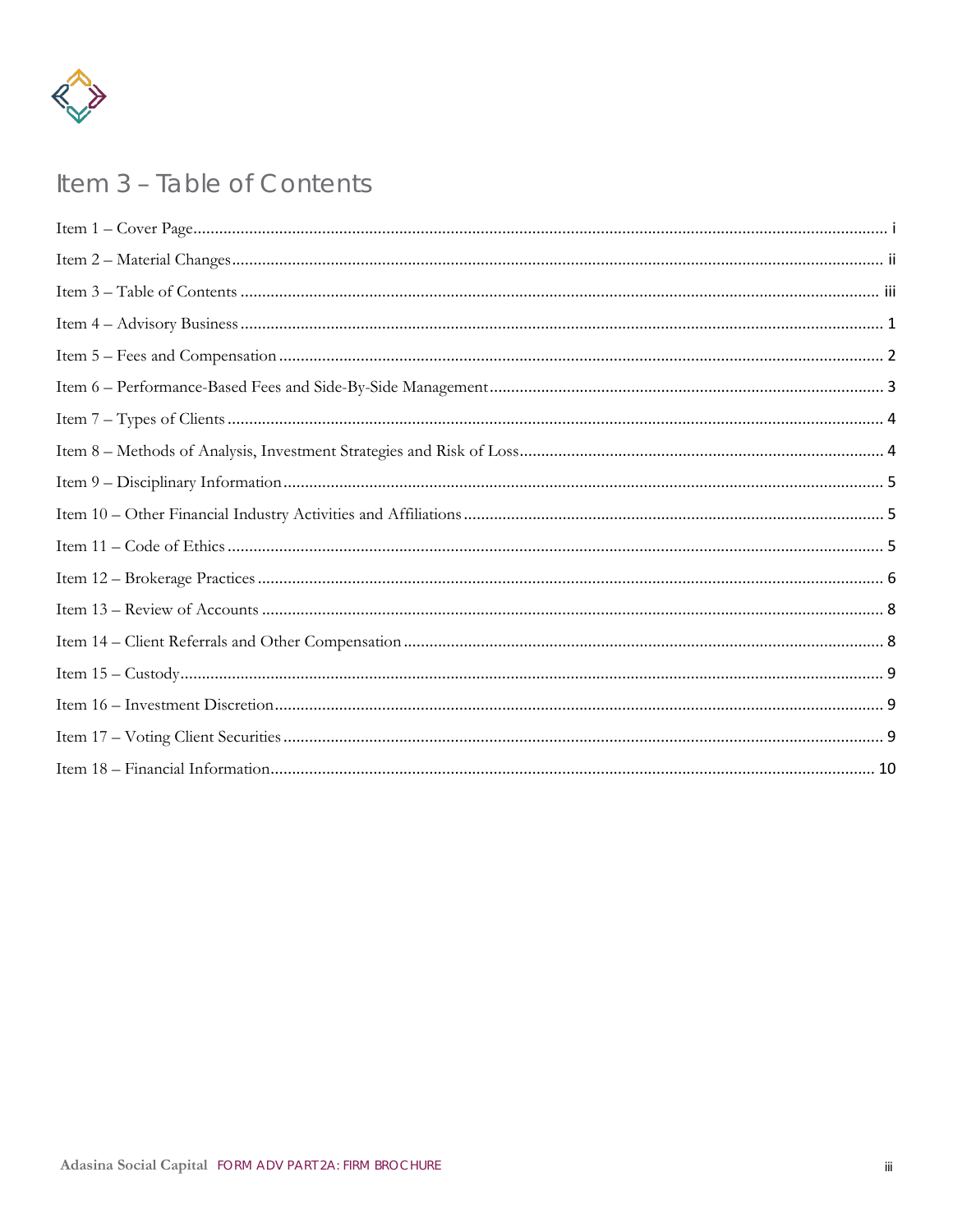

### <span id="page-3-0"></span>Item 4 – Advisory Business

- A. Robasciotti & Associates, Inc. was established in July 2004 by Rachel J. Robasciotti. As of July 1, 2020, the firm began doing business under the name, Adasina Social Capital. The firm's principal owners are Rachel J. Robasciotti and Maya Philipson; its main office is located in San Francisco, California. Either of the principal owners may be reached via the contact information found on the cover page of this brochure.
- B. Adasina Social Capital offers of variety of advisory services, which are tailored to the stated objectives and goals of the client. More information regarding the services we offer is below. In very limited circumstances, we may offer financial consulting services.

Specifically, the services we offer include:

#### **Investment Management**

Based upon client circumstances, and in accordance with client financial objectives, risk tolerance, and social values, we provide direct discretionary management of investment accounts, including:

- Education regarding investment instruments and strategies;
- Investment strategy creation, including identifying values-aligned investing criteria;
- Selection of specific investment instruments;
- Selection of sub-advisors:
- Determination of appropriate asset allocation; and
- Ongoing account management.

#### **Exchange-Traded Fund ("ETF") Sub-Advisory**

Subject to oversight of each ETF's investment adviser, Adasina Social Capital offers sub-advisory services and thus has primary responsibility for:

- − Managing investment strategy, including identifying values-aligned investing criteria;
- Implementing investment methodology, including screen creation and maintenance,
- Investment selection, including the selection of specific securities;
- Weighting of portfolio securities; and,
- Day-to-day management of the portfolio.

#### **Financial Consulting & Financial Planning**

Consultations regarding financial topics provided on an hourly or flat fee basis, and include, but may not be limited to:

- Cash flow and debt analysis, including net worth calculation and review;
- Risk assessment and insurance review;
- Equity compensation analysis and advice;
- Values-aligned investment strategy creation; and;
- − Capital needs analysis (goal funding may include retirement, estate, real estate, and college planning).
- C. Our advisory services begin by understanding a client's goals. For investment management services, we also determine a client's investment risk tolerance. Based on the goals and risk tolerance of the client, we propose an investment solution. When a client decides to place their investment assets under management with the firm, the client executes an Investment Management Agreement and Investment Policy Statement(s) that reflects their choices. Clients may identify any investment restrictions to be placed on their account(s). For financial consulting or financial planning, services are tailored to individual client needs and services offered may vary greatly between clients depending upon their goals and needs.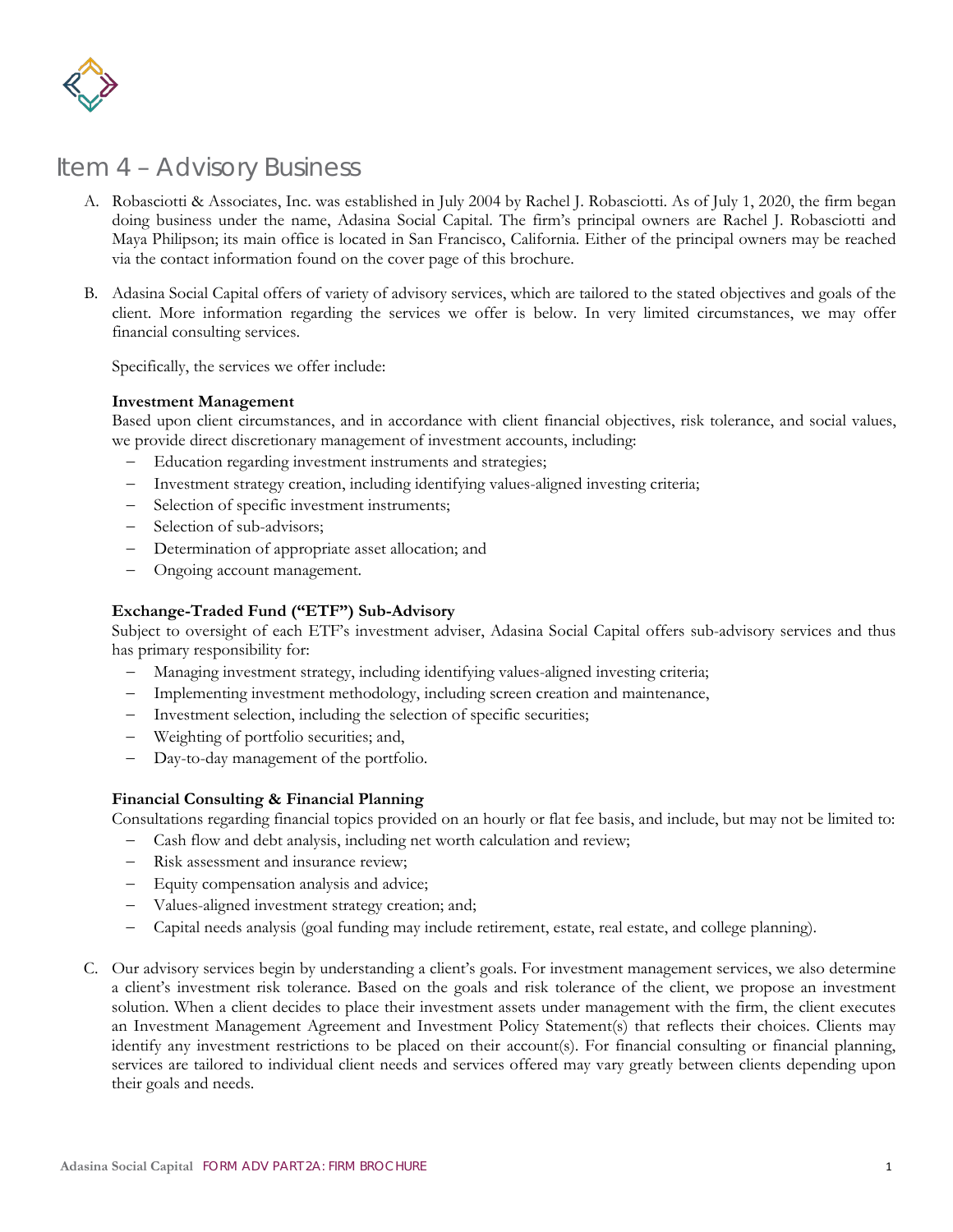

In performing its services, Adasina Social Capital relies upon the information received from its client or from the client's other professional advisors and is not required to independently verify such information. Clients must promptly notify us of any change in their financial situation or investment objectives that would necessitate a review or revision by our advisors of the client's portfolio.

For ETF sub-advisory services, we subscribe to an investment philosophy that highlights many of the values and benefits inherent in ETFs, such as transparency, liquidity, and tax efficiency. Additionally, Adasina Social Capital focuses on values-aligned investing and provides in-depth screening and screen creation.

- D. Adasina Social Capital does not participate in wrap fee programs by providing portfolio management services.
- E. As of August 24, 2020, Robasciotti & Associates, Inc. DBA Adasina Social Capital and Robasciotti & Philipson manages:
	- − \$141,000,000 in discretionary client assets; and
	- − \$0 in non-discretionary client assets.

# <span id="page-4-0"></span>Item 5 – Fees and Compensation

A. Compensation to Adasina Social Capital occurs via the following:

### **Investment Management**

Adasina Social Capital charges an annual fee for its investment management services, prorated and payable monthly in advance. Unless otherwise negotiated between the firm and the client, the annual fee is calculated according to the following standard fee schedule, below. Fees for Foundations, not for profit organizations, or Corporations may be substantially different from the below fee schedule. Note that fees on assets above \$25,000,000 may be negotiated, and may change on a client by client basis. Fees are calculated using progressive tiers such that the amount charged on assets under management in each tier is separately calculated. The total amount charged for each tier is then added together to produce a total fee.

| <b>Value of Account Assets</b>                         | <b>Annual Rate</b> |
|--------------------------------------------------------|--------------------|
| On client assets above \$20,000,000                    | $0.20\%$           |
| On client assets between \$10,000,000 and \$20,000,000 | $0.40\%$           |
| On client assets between \$5,000,000 and \$10,000,000  | $0.60\%$           |
| On client assets between \$1,000,000 and \$5,000,000   | $0.80\%$           |
| On client assets up to \$1,000,000                     | 1.00 $\%$          |

### **ETF Sub-Advisory & Sponsorship Fees**

Adasina Social Capital provides sub-advisory services for Toroso Investments, LLC ("Toroso"), a Delaware limited liability company. Toroso also operates under the following DBA: Toroso Asset Management. As compensation for sub-advisory services, Toroso and Adasina Social Capital have entered into agreements to share potential profits of ETF-generated advisory fees, generally referred to as the ETF sponsor agreement. Toroso and Adasina Social Capital are not affiliated with one another.

### **Additional Financial Consulting**

Adasina Social Capital, in its discretion, may agree to provide financial consulting services on a fixed fee basis. In such cases, and depending upon the complexity of the client's needs and financial condition, the fixed fee may range between \$1,000 and \$50,000. Adasina Social Capital's in its discretion, may agree to provide financial consulting services on an hourly basis, the hourly rate may range between \$385 to \$500 per hour. Under certain limited conditions, fees may be negotiable.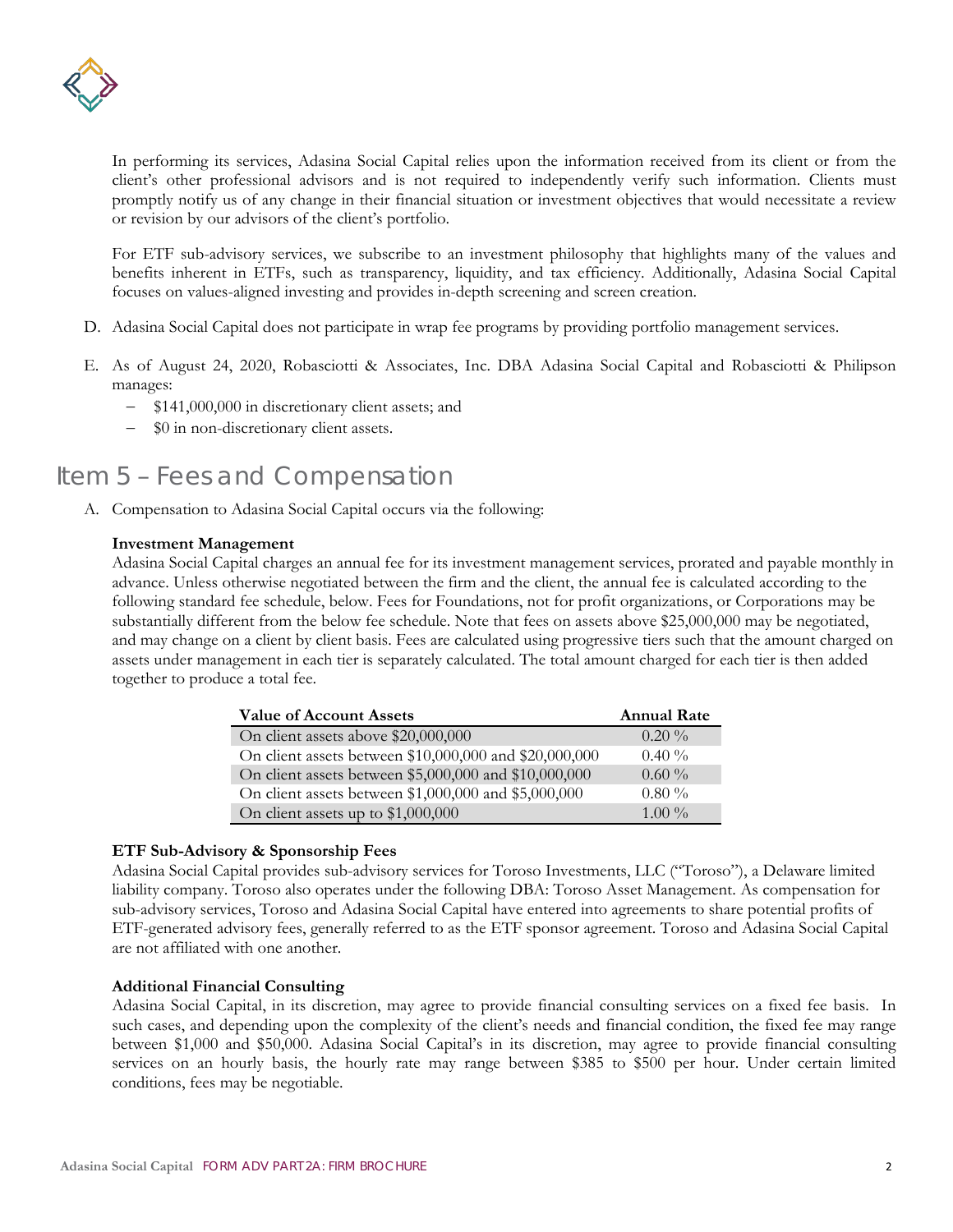

#### **General Fee Disclosure**

We believe our investment management fees are competitive with the fees charged by other investment advisors in the San Francisco Bay Area for comparable services, and also for the sub-advisory services to actively managed ETF's. However, comparable services may be available from other sources for lower fees than those charged by Adasina Social Capital.

B. Fee billing, payment, and compensation for services occurs as follows:

### **Investment Management**

Fees for investment management are billed monthly in advance and are debited directly from investment accounts.

### **ETF Sub-Advisory Fees**

As compensation for sub-advisory services, Toroso and Adasina Social Capital have entered into agreements to share potential profits of ETF-generated advisory fees, generally referred to as the ETF sponsor agreement. Fees for subadvisory and sponsorship services are assessed directly to investors in the ETF and are distributed to Adasina Social Capital, based upon the ETF's average daily net assets.

### **Additional Financial Consulting (Hourly & Fixed Fee)**

Fees for financial consulting are billed at least monthly, in arrears.

- C. In connection with investment management services, investment accounts may also incur separate fees and expenses that are charged by mutual funds and/or exchange traded funds, which are disclosed in a fund's prospectus. In addition, investment accounts may also incur separate transaction costs or administration fees from custodian or brokerage firms, which are generally disclosed in a firm's schedule of fees. Some client accounts may also incur fees from investment or money managers. Adasina Social Capital does not receive commissions or third-party payments of any kind, other than any fees disclosed above for ETF sub-advisory services. Item 12 of this brochure describes the factors that Adasina Social Capital considers in selecting a broker-dealer for client transactions and determining the reasonableness of their compensation (e.g., commissions).
- D. The specific manner in which fees are charged by Adasina Social Capital is established in a client's written agreement with Adasina Social Capital. Investment management fees must be paid monthly in advance; these fees are debited directly from a client's account(s). If assets are deposited into or withdrawn from a client's account after the inception of a billing period, and depending upon the timing or size of such withdrawal or deposit, the fee payable with respect to such assets may not necessarily be adjusted or prorated based on the number of days remaining in the billing period. Accounts initiated or terminated during a calendar month will be charged a prorated fee. Upon termination of an investment account, any prepaid, unearned fees will be promptly refunded. As a courtesy, we ask that our clients put refund requests in writing.
- E. Adasina Social Capital does not accept third-party compensation in the form of commission, 12b-1 fees, asset-based sales charges, or service fees for the sale of securities or other investment products. However, our sub-advisory services may create material conflicts of interest because they provide Adasina Social Capital with an incentive to increase each ETF's assets under management. One way Adasina Social Capital may do so, is to cause client assets who have engaged the firm for investment management services to invest in those ETFs. To mitigate this conflict of interest, Adasina Social Capital fully discloses its advisory fees on client assets invested in the Adasina Social Capital sub-advised ETFs.

# <span id="page-5-0"></span>Item 6 – Performance-Based Fees and Side-By-Side Management

Adasina Social Capital does not charge any performance-based fees (fees based on a share of capital gains on or capital appreciation in client accounts).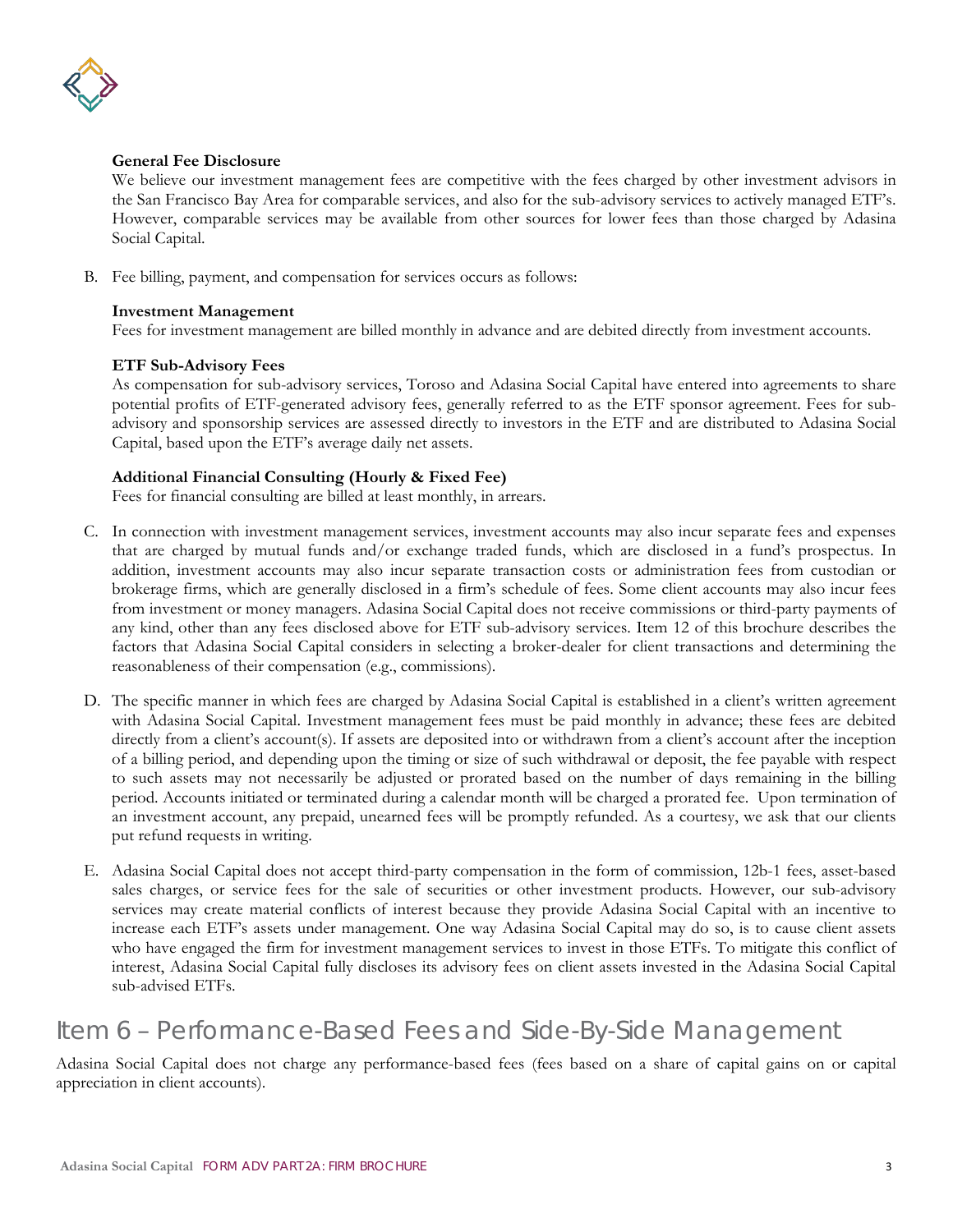

# <span id="page-6-0"></span>Item 7 – Types of Clients

Adasina Social Capital generally provides investment management and financial consulting services primarily to individuals, families, charitable organizations, corporations, businesses, and trusts. Adasina Social Capital imposes a minimum investment account balance of \$100,000 per client household. However, we may accept clients with smaller portfolios, on a case by case basis.

### <span id="page-6-1"></span>Item 8 – Methods of Analysis, Investment Strategies, and Risk of Loss

A. When Adasina Social Capital is engaged to provide investment services, the advice provided is based, primarily, upon long-term, public markets investment strategies for values-aligned investors.

For investment management clients, after obtaining an understanding of a client's goals, risk tolerance, and values, Adasina Social Capital generally matches each account to a model portfolio designed for a particular time horizon, risk tolerance, and set of values. Each model portfolio is designed to achieve particular financial goals while minimizing risk exposure. Model portfolios are designed to potentially produce the highest possible return for a given level of risk while reflecting the client's values and may contain either a specific set of securities within a single asset class (e.g., municipal bonds) or be composed of a mix of investments often in multiple equity (or stock) and fixed income (or bond) asset classes. Every care is taken to create model portfolios that may reduce portfolio risk over the long run.

Additionally, Adasina Social Capital serves as the sub-advisor to the Adasina Social Justice All Cap Global ETF ("JSTC"). JSTC is an active fund that consists of all or a representative sample of the securities contained in the Adasina Social Justice Index (the "Index"), a set of global companies whose business practices are aligned with social justice values. The Index uses the Adasina Social Justice Investment Criteria, a data-driven set of nonfinancial criteria and investment standards that guides investment selection and aims to advance progressive movements for racial, gender, economic, and climate justice. The Index comprises the common and preferred stocks of domestic and foreign issuers, including those in emerging markets, as well as securities that are convertible into common stock. Additionally, companies included in the Index must be exchange-listed. Index constituents may be large-, mid-, or small-capitalization companies. Securities in the Index are market-capitalization weighted. Under normal market conditions, JSTC will invest in at least three countries (one of which may be the United States) and will invest at least 40% of its total assets at the time of purchase in non-U.S. companies.

It is not possible to guarantee that an investment objective or goal will be achieved. Investing in securities involves risk of loss that clients should be prepared to bear.

- B. Adasina Social Capital generally employs investment strategies that do not involve a significant or unusual risk other than those common to equity and debt markets, including: market risk, liquidity risk, interest rate risk, currency and political risk, among others. Investment theory and historical capital market return data suggest that, over long periods of time, there is a relationship between the level of risk assumed and the level of return that can be expected from an investment. In general, higher risk (or volatility) is associated with higher returns and lower risk is associated with lower expected returns. In addition, vales aligned investors may also receive returns that differ significantly from the return of the overall financial market at any given time as a result of the additional screening that occurs in these portfolios.
- C. ETF shares are listed on a securities exchange. Shares can be bought and sold throughout the trading day like shares of other publicly traded companies and the market price for a share of an ETF may fluctuate from the value of its underlying securities. Consequently, ETF shares may trade at a discount or premium to their net asset value. This difference between the bid price and the ask price is often referred to as the "spread", which generally varies based on the ETF's trading volume and market liquidity.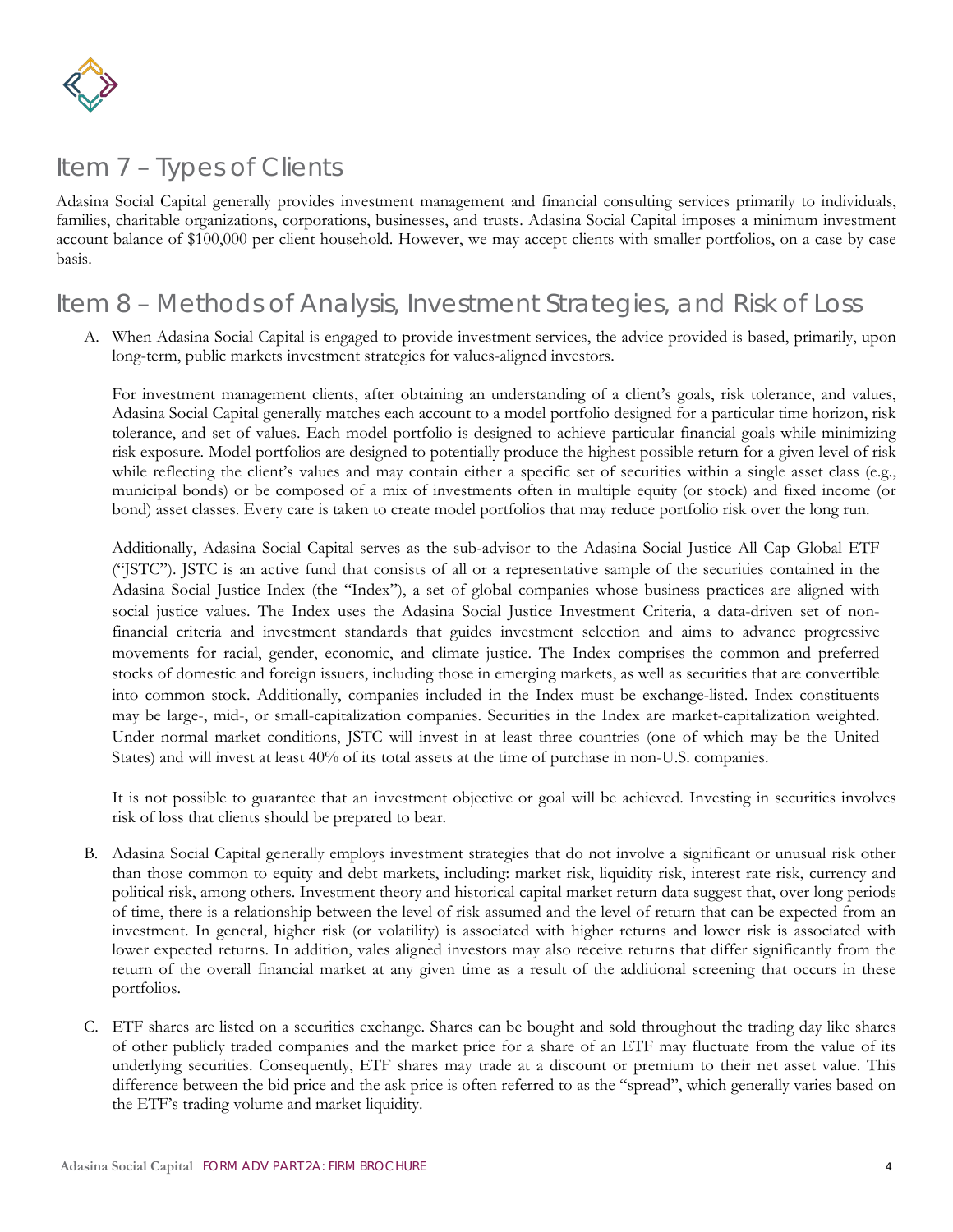

# <span id="page-7-0"></span>Item 9 – Disciplinary Information

Registered investment advisers are required to disclose all material facts regarding any legal or disciplinary events that would be material to your evaluation of Adasina Social Capital or the integrity of Adasina Social Capital's management. However, Adasina Social Capital has no information applicable to this item and has never been involved in a disciplinary event.

## <span id="page-7-1"></span>Item 10 – Other Financial Industry Activities and Affiliations

- A. Adasina Social Capital is not registered as a broker-dealer and our employees are not registered representatives of any broker-dealer.
- B. Neither Adasina Social Capital nor its employees are registered as a Futures Commission Merchant, Commodity Pool Operator, or a Commodity Trading Advisor.
- C. Neither Adasina Social Capital, nor its staff, have any relationships or arrangements with any related persons.
- D. Adasina Social Capital does not receive compensation for recommending or selecting other investment advisors for its client assets.

### <span id="page-7-2"></span>Item 11 – Code of Ethics

A. Robasciotti & Associates, Inc., DBA Adasina Social Capital has adopted a Code of Ethics for all supervised persons of the firm describing its high standard of business conduct and fiduciary duty to its clients. The Code of Ethics includes provisions relating to the confidentiality of client information, a prohibition on insider trading, restrictions on the acceptance of significant gifts, reporting of certain gifts and business entertainment items, and personal securities trading procedures, among other things. All supervised persons at Adasina Social Capital must acknowledge the terms of the Code of Ethics annually, or as amended.

Upon request, Adasina Social Capital will provide any client or prospective client a copy of the firm's Code of Ethics.

- B. Adasina Social Capital anticipates that, in appropriate circumstances, consistent with clients' investment objectives, it will cause accounts over which Adasina Social Capital has management authority to effect, and will recommend to investment advisory clients or prospective clients, the purchase or sale of securities in which Adasina Social Capital, its affiliates and/or clients, directly or indirectly, have a position of interest. Adasina Social Capital's employees and associated persons are required to follow Adasina Social Capital's Code of Ethics that ensures that, if a conflict of interest arises between Adasina Social Capital and the client, the best interest of the client will prevail.
- C. Subject to satisfying this policy and applicable laws, officers, directors and employees of Adasina Social Capital and its affiliates may trade for their own accounts in securities which are recommended to and/or purchased for Adasina Social Capital's clients. The Code of Ethics is designed to assure that the personal securities transactions, activities, and interests of Adasina Social Capital employees will not interfere with (i) making decisions in the best interest of advisory clients and (ii) implementing such decisions while, at the same time, allowing employees to invest for their own accounts. Under the Code of Ethics, certain classes of securities have been designated as exempt transactions, based upon a determination that these would materially not interfere with the best interest of Adasina Social Capital's clients.

Nonetheless, because the Code of Ethics, in some circumstances, would permit employees to invest in the same securities as clients, there is a possibility that employees might benefit from the market activity of a client account in a security. However, employee trading is continually monitored under the Code of Ethics to reasonably prevent conflicts of interest between Adasina Social Capital, its employees and associated persons, and its clients.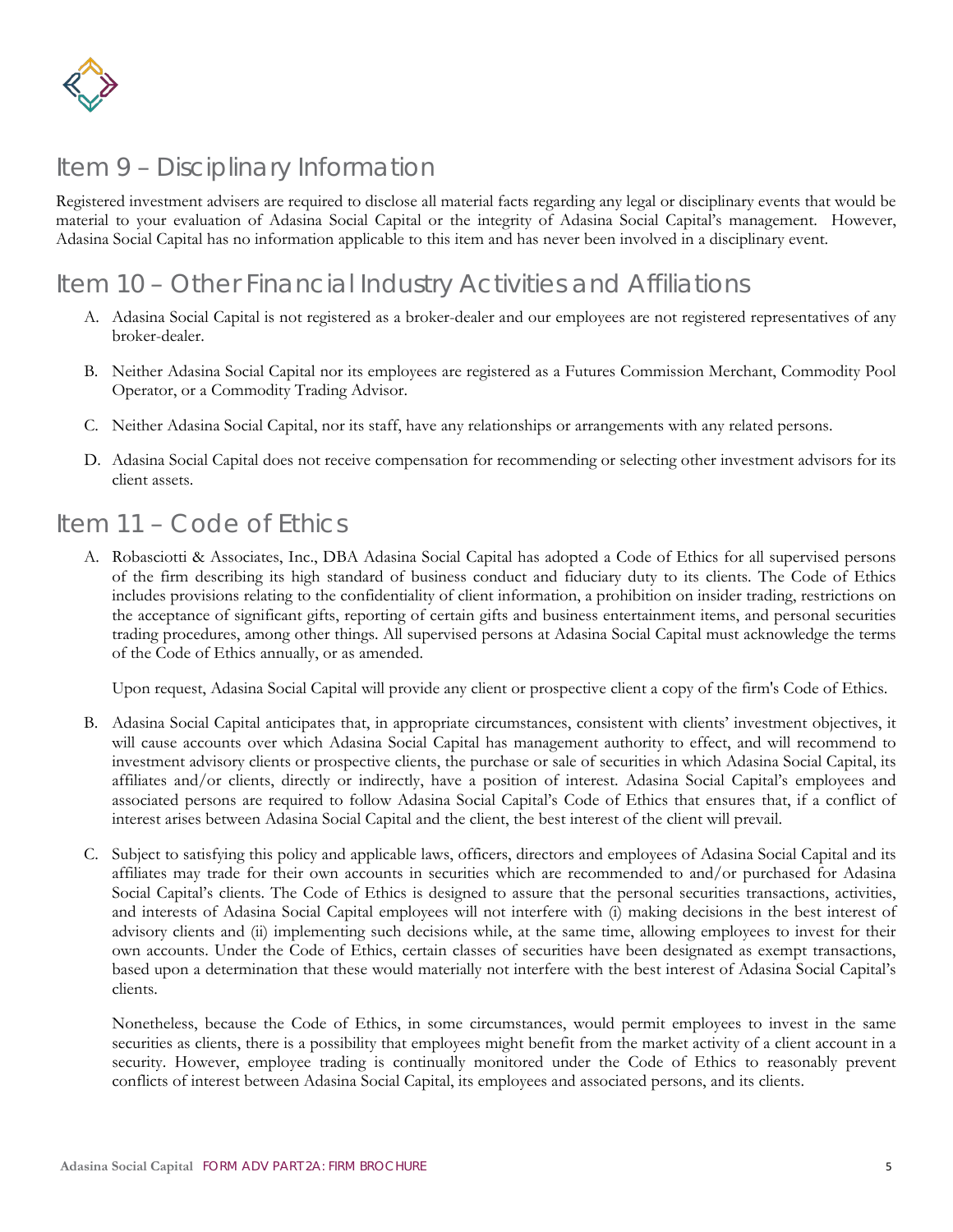

D. Certain affiliated accounts may trade in the same securities with client accounts at the same time, on an aggregated basis, when consistent with Adasina Social Capital's obligation of best execution. In such circumstances, the affiliated and client accounts will share commission costs equally and receive securities at a total average price. Adasina Social Capital's employees and persons associated with Adasina Social Capital are required to follow the Firm's Code of Ethics, which ensures that, if a conflict of interest arises between Adasina Social Capital and a client, the best interest of the client will prevail.

### <span id="page-8-0"></span>Item 12 – Brokerage Practices

A. Adasina Social Capital does not maintain custody of your assets that we manage; although we may be deemed to have custody of your assets if you give us authority to withdraw assets from your account (see Item 15-Custody, below). Your assets must be maintained in an account at a "qualified custodian," generally a broker-dealer or bank. We require that our clients use Charles Schwab & Co., Inc. (Schwab), registered broker-dealers, members SIPC, as the qualified custodian ("the custodian"). We are independently owned and operated and are not affiliated with any custodian. The custodian will hold your assets in a brokerage account and buy and sell securities when we instruct them to. While we require that you use the custodian as custodian/broker, you will decide whether to do so and will open your account by entering into an account agreement directly with them. We do not open the account for you, although we may assist you in doing so. If you do not wish to place your assets with the custodian, then we cannot manage your account. Even though your account is maintained at the custodian, we can still use other brokers to execute trades for your account as described below (see "Your brokerage and custody costs").

### **How We Select Brokers/Custodians**

We seek to use a custodian/broker that will hold your assets and execute transactions on terms that are, overall, most advantageous when compared with other available providers and their services. We consider a wide range of factors including:

- − Combination of transaction execution services and asset custody services (generally without a separate fee for custody)
- − Capability to execute, clear, and settle trades (buy and sell securities for your account)
- − Capability to facilitate transfers and payments to and from accounts (wire transfers, check requests, bill payment, etc.)
- − Breadth of available investment products (stocks, bonds, mutual funds, exchange-traded funds, etc.)
- − Availability of investment research and tools that assist us in making investment decisions
- − Quality of services
- − Competitiveness of the price of those services (commission rates, margin interest rates, other fees, etc.) and willingness to negotiate the prices
- − Reputation, financial strength, security and stability
- − Prior service to us and our clients
- − Availability of other products and services that benefit us, as discussed below (see "Products and services available to us from the custodians'')

### **Your Brokerage & Custody Costs**

For our clients' accounts that Schwab maintains, Schwab generally does not charge you separately for custody services but is compensated by charging you commissions or other fees on trades that it executes or that settle into your Schwab account. Certain trades (for example, many equity's, mutual funds and ETFs) may not incur Schwab commissions or transaction fees. For some accounts, at Schwab, you may be charged a percentage of the dollar amount of assets in the account in lieu of commissions. The custodians' commission rates and asset-based fees applicable to our client accounts were negotiated. This benefits you because the overall commission rates and assetbased fees you pay are lower than they would be otherwise. In addition to commissions and asset-based fees, the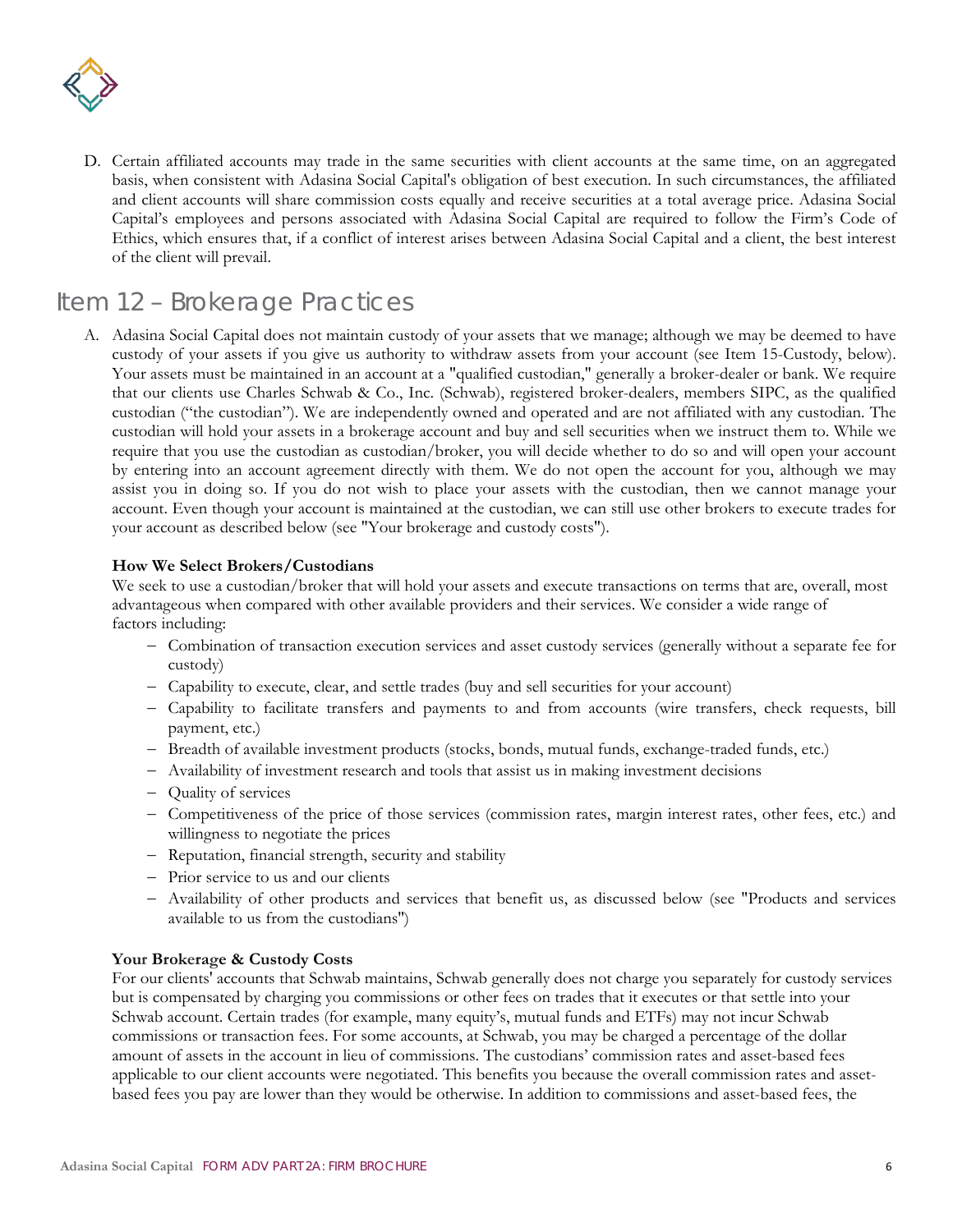

custodian is also compensated by earning interest on the uninvested cash in your account in a Cash Features Program. The custodian charges you a flat dollar amount as a "prime broker" or "trade away" fee for each trade that we have executed by a different broker-dealer but where the securities bought or the funds from the securities sold are deposited (settled) into your account. These fees are in addition to the commissions or other compensation you pay the executing broker-dealer. Because of this, in order to minimize your trading costs, we have the custodian execute most trades for your account. We have determined that having the custodian execute most trades is consistent with our duty to seek "best execution" of your trades. Best execution means the most favorable terms for a transaction based on all relevant factors, including those listed above (see "How we select brokers/custodians'').

#### 1. **Products & Services Available to Us from the Custodians**

The custodian provides us and our clients with access to their institutional brokerage services (trading, custody, reporting, and related services), many of which are not typically available to retail customers. They also make available various support services. Some of those services help us manage or administer our clients' accounts while others help us manage and grow our business. The support services are generally available on an unsolicited basis (we don't have to request them) and at no charge to us. Following is a more detailed description of these support services:

### **Services That Benefit You**

Institutional brokerage services include access to a broad range of investment products, execution of securities transactions, and custody of client assets. The investment products available through the custodians include some to which we might not otherwise have access or that would require a significantly higher minimum initial investment by our clients. The services described in this paragraph generally benefit you and your account.

#### **Services That May Not Directly Benefit You**

The custodian also makes available to us other products and services that benefit us but may not directly benefit you or your account. These products and services assist us in managing and administering our clients' accounts. They include investment research, both the custodians' own and that of third parties. We may use this research to service all or a substantial number of our clients' accounts. In addition to investment research, the custodians may also make available software and other technology that:

- − Provide access to client account data (such as duplicate trade confirmations and account statements)
- − Facilitate trade execution and allocate aggregated trade orders for multiple client accounts
- − Provide pricing and other market data
- − Facilitate payment of our fees from our clients' accounts
- − Assist with back-office functions, record keeping, and client reporting

#### **Services That Generally Benefit Only Us**

The custodian also offers other services intended to help us manage and further develop our business enterprise. These services include:

- − Educational conferences and events
- − Consulting on technology, compliance, legal, and business needs
- − Publications and conferences on practice management and business succession
- − Access to employee benefits providers, human capital consultants, and insurance providers
- − Marketing consulting and support

The custodian may provide some of these services themselves. In other cases, they will arrange for third-party vendors to provide the services to us. The custodian may also discount or waive its fees for some of these services or pay all or a part of a third party's fees. The custodian may also provide us with other benefits, such as occasional business entertainment of our personnel.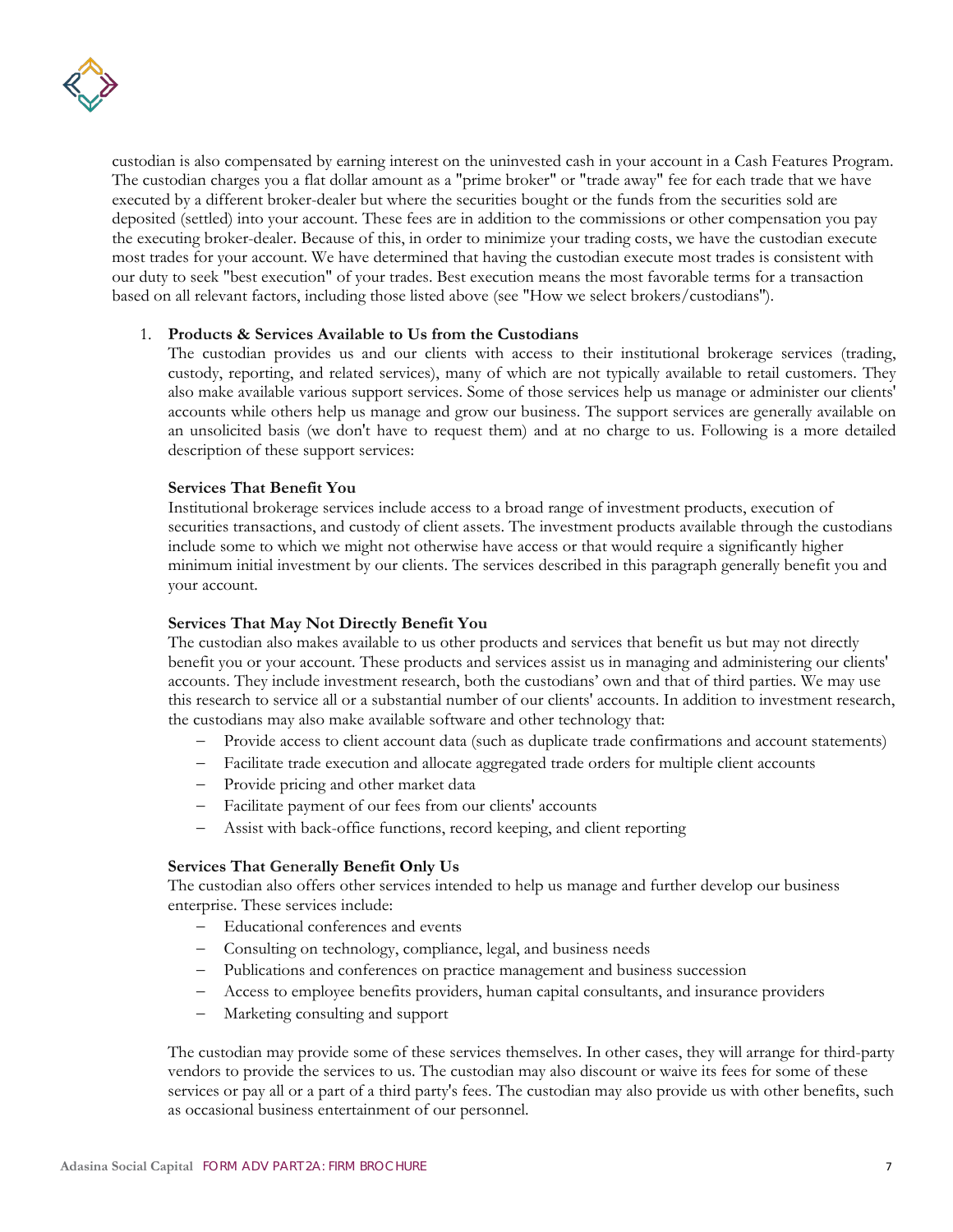

### **Our Interest in the Custodians' Services**

The availability of these services from the custodian benefits us because we do not have to produce or purchase them. We do not have to pay for these services. These services are not contingent upon us committing any specific amount of business to the custodian in trading commissions or assets in custody. These services may create an incentive to require that you maintain your account with the custodian, based on our interest in receiving services that benefit our business. This is a potential conflict of interest. We believe, however, that our selection of the custodian is in the best interests of our clients. Our selection is primarily supported by the scope, quality, and price of the custodian's services (see "How we select brokers/custodians'') and not services that benefit only us.

- 2. Adasina Social Capital does not receive client referrals in exchange for requiring clients to custody accounts at the custodian.
- 3. Adasina Social Capital aggregates the purchase and sale of securities in client accounts whenever possible and appropriate. When they do occur, non-aggregated trades are typically the result of trading at the client's request, for example, when a client requests a withdrawal and there is insufficient cash in the account such that a trade is required in order to raise the required funds.

### <span id="page-10-0"></span>Item 13 – Review of Accounts

A. Adasina Social Capital periodically reviews client financial situations and investment accounts in the following ways:

Accounts are reviewed, on an ongoing basis, by qualified staff members of Adasina Social Capital, supervised by Cassandra "Sandy" Holmes. At least quarterly, each client account is reviewed to evaluate need for rebalancing. No less than annually, Adasina Social Capital offers an opportunity for clients to update us on risk tolerance, time horizon, and investment philosophy; account service needs and performance may also be reviewed.

B. On an other than periodic basis, Adasina Social Capital reviews client financial situations and investment accounts in the following ways:

More frequent reviews of client investment accounts are triggered by client request or inquiry, a change in a client's investment objectives, tax considerations, large deposits or withdrawals, changes in economic climate, or values.

C. Investment management clients receive written performance reports detailing investments and changes in asset values, no less then annually. As stated in Item 15, investment management clients also receive standard account statements from the custodian no less than quarterly.

### <span id="page-10-1"></span>Item 14 – Client Referrals and Other Compensation

- A. Adasina Social Capital receive an economic benefit from the custodian in the form of the support products and services it makes available to us and other independent investment advisors whose clients maintain their accounts there. In addition, the custodian may have also agreed to pay for certain products and services for which we would otherwise have to pay once the value of our clients' assets in accounts at the custodians reaches a certain amount. These products and services, how they benefit us, and the related conflicts of interest are described above (see Item 12-Brokerage Practices).
- B. Adasina Social Capital does not directly, or indirectly, compensates any person or entity for client referrals.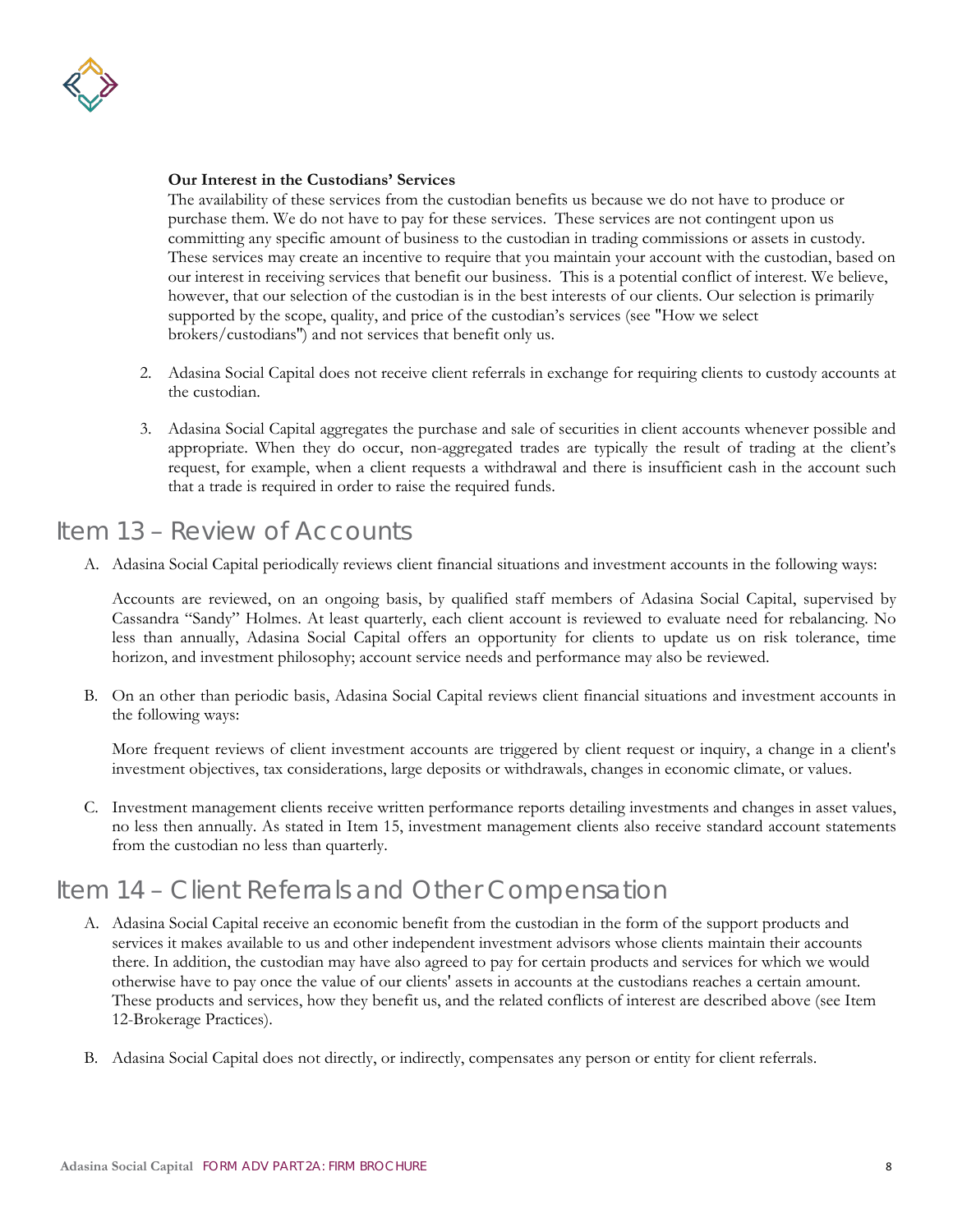

## <span id="page-11-0"></span>Item 15 – Custody

Under government regulations, we are deemed to have custody of your assets if, for example, you authorize us to instruct the custodian to deduct our advisory fees directly from your account or if you grant us authority to move your money to another person's account. The custodian maintains actual custody of your assets. You will receive account statements directly from them at least quarterly. They will be sent to the email or postal mailing address you provided. You should carefully review those statements promptly when you receive them. We also urge you to compare your account statements with the periodic portfolio reports you will receive from us.

### <span id="page-11-1"></span>Item 16 – Investment Discretion

Adasina Social Capital usually receives discretionary authority from the client, at the outset of an investment management relationship, to execute transactions without a client's prior approval. These transactions may include the purchase and sale of securities, arranging for payments, and generally acting on behalf of our clients in most matters necessary to the handling of the account. In all cases, however, such discretion is to be exercised in a manner consistent with the stated investment objectives for the particular client account as defined in the account's Investment Policy Statement and Adasina Social Capital's Code of Ethics. Investment guidelines and restrictions must be provided to Adasina Social Capital in writing.

### <span id="page-11-2"></span>Item 17 – Voting Client Securities

A. Adasina Social Capital may request written permission to vote proxies on your behalf. If given permission to vote proxies for an account, we will do so without taking direction from you. Proxies will be voted consistent with its clients' best interests and in compliance with all applicable proxy voting rules and regulations. Adasina Social Capital and has adopted proxy voting policies and guidelines for this purpose ("Proxy Voting Policies"), which have been adopted as the policies and procedures that the firm will use when voting proxies on behalf of clients. If a conflict of interest arises between Adasina Social Capital and the client, the best interest of the client will determine how the proxy is voted. In addition, to ensure that the client's best interest prevail at all times, Adasina Social Capital's employees and associated persons are required to follow Adasina Social Capital's Code of Ethics in all matters related to the management of client accounts.

The Proxy Voting Policies address, among other things, material conflicts of interest that may arise between the interests of Adasina Social Capital and the interests of its clients. The Proxy Voting Policies will ensure that all issues brought to shareholders are analyzed considering the firm's fiduciary responsibilities.

Adasina's Proxy Voting Policies are not meant to be exhaustive, nor can they anticipate every potential voting issue on which shareholders may be asked to vote. Adasina believes in directing corporations to adopt policies that result in sound corporate governance, overall corporate sustainability, and the advancement of social justice. Adasina believes that corporations can meet a high standard of corporate ethics *and* operate in the best interests of all stakeholders (i.e., shareholders, employees, customers, communities, and the environment), and by doing so, can contribute to positive, systemic change for people and the planet.

Adasina believes that corporations should focus on the long-term consequences of their actions and create policies that view environmental management, treatment of workers and communities, as well as other sustainability and social justice factors, in a long-term light. A short-term or exclusive focus on financial factors such as earnings, appreciation in share prices, or short-term gain is discouraged.

B. In cases where we are not granted permission to vote proxies, you will receive proxies or other solicitations directly from your custodian. If you have questions or concerns about any direct solicitations, you should contact us via the information provided on the cover page of this brochure.